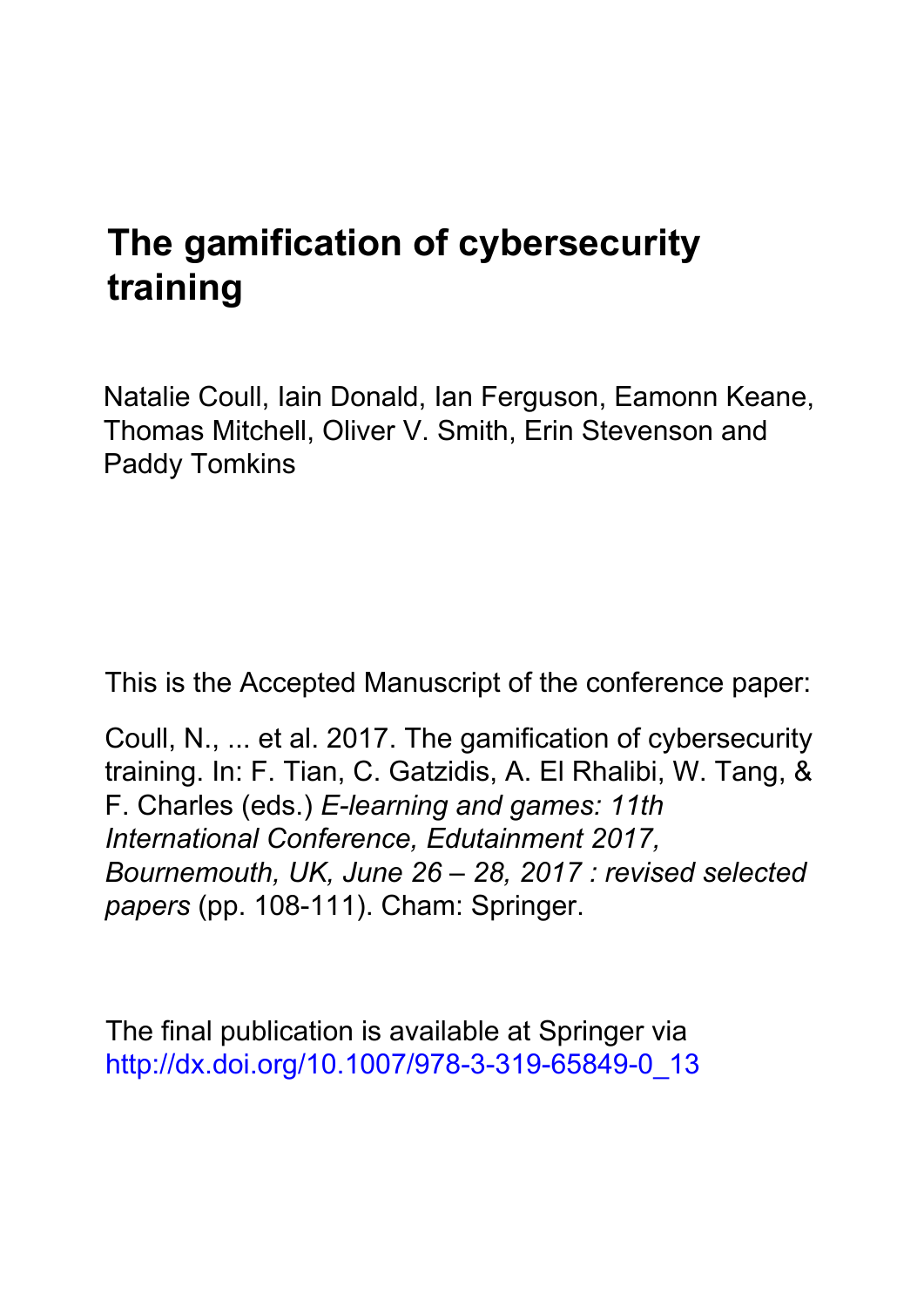## **The Gamification of Cybersecurity Training**

Natalie Coull<sup>1</sup>, Iain Donald<sup>1</sup>, Ian Ferguson<sup>1</sup>, Eamonn Keane<sup>3</sup>, Thomas Mitchell<sup>1</sup>, Oliver V. Smith<sup>1</sup>, Erin Stevenson<sup>1</sup>, Paddy Tomkins<sup>2</sup>

<sup>1</sup> Abertay University, Bell Street, Dundee DD1 1HG, Scotland <sup>2</sup> Droman Crime Solutions Ltd, 4.9 Techcube, 1 Summerhall, Edinburgh, EH9 1PL, Scotland <sup>3</sup> Police Scotland, Scottish Crime Campus, Craignethan Drive, Gartcosh, G69 8AE, Scotland

n.coull@abertay.ac.uk

**Abstract.** Due to the rapidly and continued evolving nature of technology, there is a constant need to update police officers' training in cyber security to ensure that the UK continues to be a secure place to live and do business. Rather than deliver traditional classroom-based training, our project assesses the effectiveness of the delivery of cyber security through the use of games based learning to simulate cybercrimes and provide training in incident response. The aim of our research is to transform the delivery of first responder training in tackling cybercrime.

Through the use of a Game Jam and subsequent prototype development, we have trialed training materials that are based on serious games technology. The game poses a common incident reported to the police, for example the problem of a virtual person receiving offensive messages via Facebook and the training reflects the dialogue with that person and the technical steps to ensure that a copy of the evidence has been preserved for further investigation. Evaluation has been conducted with local police officers. Overall, this approach to the large-scale provision of training (potentially to a whole force) is shown to offer potential.

**Keywords:** gamification, serious games, cybersecurity.

## **1 Introduction**

Many of the crimes frequently reported to the Police involve some aspect of digital technology. Cybercrime is no longer limited to describing criminal events where a computer or digital device is the target or tool, e.g. hacking or identity theft. Indeed, technology can play a key part in virtually any criminal investigation. For example, Police Officers responding to reports of a murder may need to investigate the mobile phone of a victim to establish which route they took to their destination, and the browsing history of the murderer could be used to establish intent. Consequently, crime scenes in the 21st century can contain a number of different digital devices, all of which may contain crucial evidence. First responders (those police officers who are the first ones on the scene when dealing with an incident) may be tasked with identifying and seizing those devices and due to the volatile nature of digital evidence, how they interact with those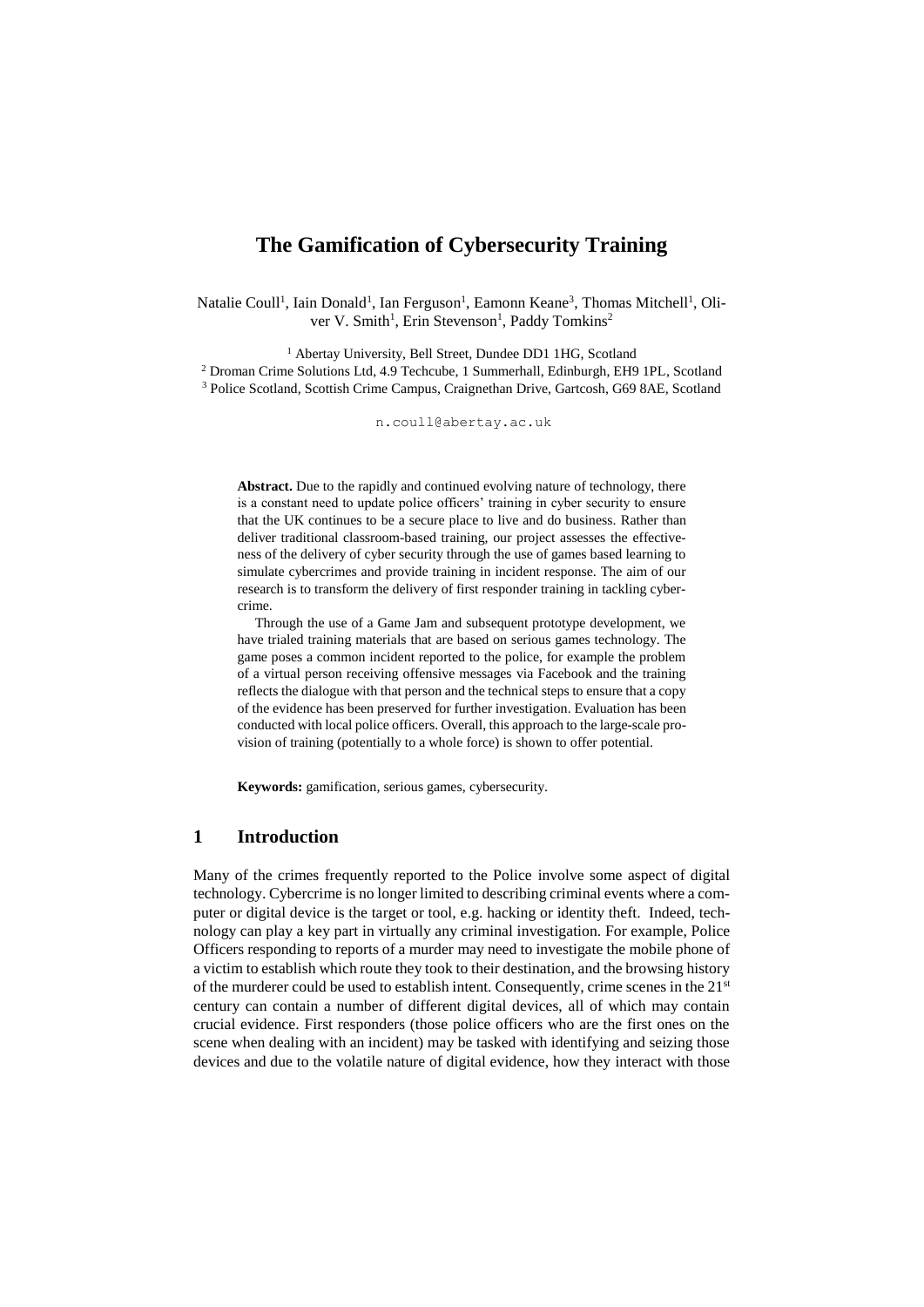devices can impact the availability and integrity of evidence. Training police officers in the appropriate handling of digital devices is crucial to ensure that law enforcement can manage crime effectively. Although classroom-based training can be an effective mechanism for delivering cybercrime training, it is expensive and time consuming. There is a clear need to explore alternatives to traditional classroom based training.

## **2 Gamification of Cybersecurity Training**

Computer games afford visually rich, interactive and immersive environments that allow exploration of complex problem spaces, both for entertainment purposes and in serious contexts. Existing research evidences that games can be engaging for a variety of different users [1] and are an effective mechanism for encouraging participation in activities. It is also shown that games enable users to interact with an environment that replicates the real world and have a positive impact on motivation, enjoyment, positive feelings and happiness [2], which consequently can encourage learning and retention of knowledge [3,4].

#### **2.1 Our Solution**

Ensuring timely and cost-effective training of cybersecurity to police officers is a key priority for many law enforcement agencies. Serious games is one method that can deliver engaging and measurable training in a relatively cheap manner. A collaboration between academia, industry and law enforcement has led to the completion of a pilot project, described here. We have created a prototype using 3 crime scenarios and conducted an initial evaluation with local law enforcement personnel. Through this project, we have aimed to demonstrate that serious games can provide continually updated training in a way that is engaging for the user, which doesn't take officers off the streets for days at a time to sit in a classroom, and which can be delivered at a fraction of the cost of traditional training techniques. Our project, "First Responder's Guide" is a novel fusion of cybersecurity and computer games technology. The first stage in our research, described here, has led to the creation of a prototype that contains a virtual environment with 3 different crime scenarios. This stage consisted of 3 core activities: 1) Game jam, 2) Prototype development, 3) Initial evaluation.

#### **Activity 1: The Game jam**

A game jam, typically popular in the gaming community, is an event where a mix of software developers, artists and game designers meet in a physical location to create one or more games over a short period of time (typically 1 to 2 days). These game jams provide an excellent opportunity to focus participants' efforts on developing games around a particular theme and challenge the participants to develop rapid prototypes which can be presented to peers and industry at the end of the game jam.

Our Game Jam was delivered over a 2 day period for the first stage of our prototype development. We used the Game Jam as a mechanism for identifying a broad range of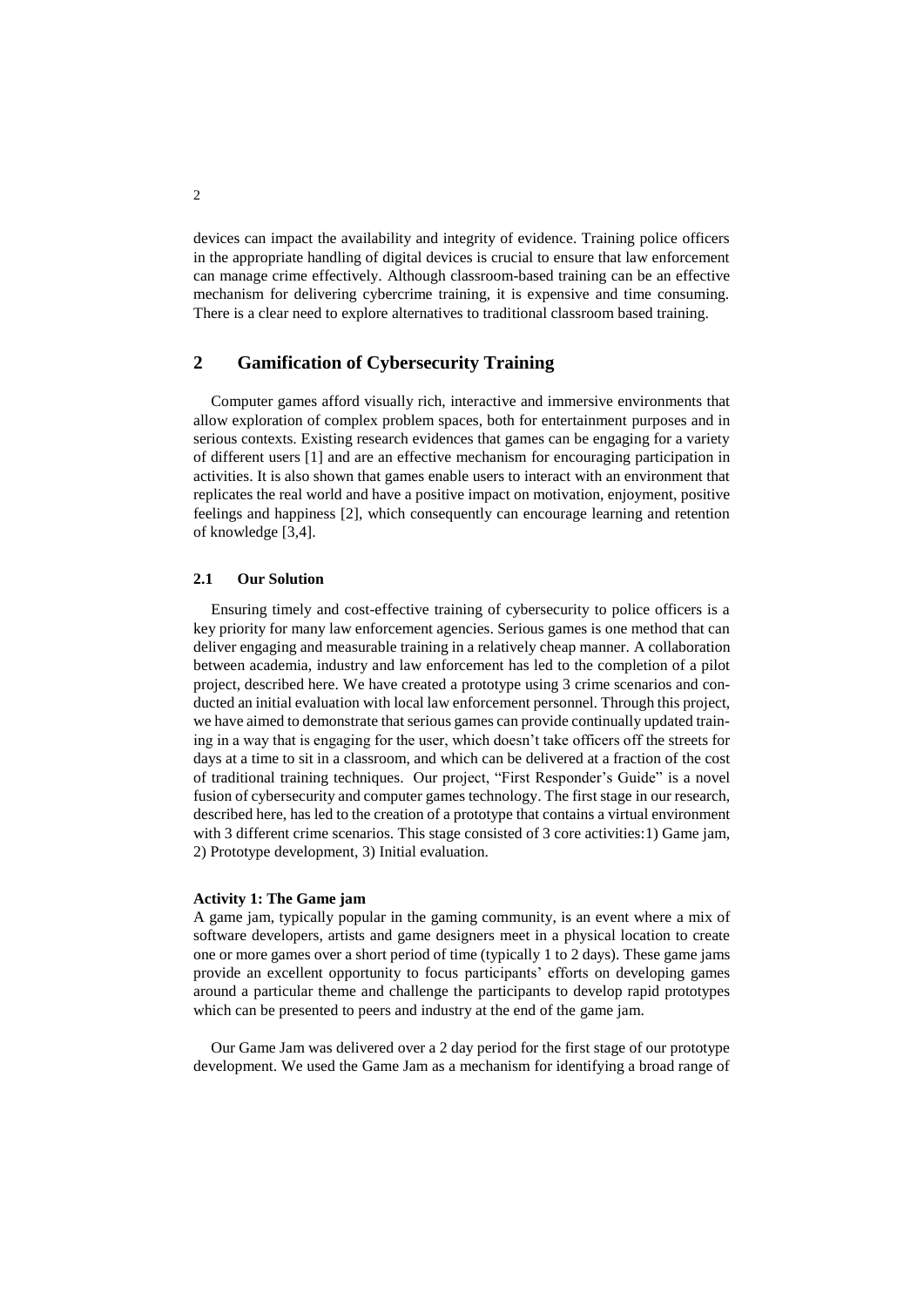game ideas and designs that could be utilized in a serious games environment to train Police Officers in responding to cybersecurity incidents. We invited students from across all our digital degree courses to participate in the Game Jam. At the beginning of the game jam, we provided students with a project brief, which outlined the challenges involved in the seizure, acquisition and analysis of digital devices. The students then formed teams to produce their 'asset', i.e. their proposed game to train police officers in cybersecurity. At the end of the 2-day period, each team presented their asset to a team of judges and were scored according to their proposed design, computer graphics, modularity and adaptability. The winning team were then invited to participate in the next stage of the project: Prototype Development.

#### **Activity 2: Prototype Development**

The next stage of the project involved developing the winning asset from the game jam into a prototype. The student team worked with representatives from Police Scotland to develop the scenarios which were incorporated into the prototype. The scenarios were developed to simulate the types of crimes involving a digital element that Police Scotland typically encounter. The scenarios can be classified as:

- 1. A pre-planned operation involving indecent images of children
- 2. A reactive enquiry in which a complainant has received threatening messages via social media.
- 3. A spontaneous enquiry involving an attempted fraud of a business via spear-phishing.

Each scenario is built around a virtual environment, which the player can explore using either a 2d or 3d navigation mode. Within the environment are various different objects, depending on the particular scenario. Objects include laptops, mobile phones, credit cards, smart televisions etc. The user is able to inspect the objects and is presented with various different options for interacting with the objects, for example the user can chose to switch off a mobile phone, place it in a faraday cage or seize it for further investigation. For each level of game play, the user is presented with a description of the particular scenario, prior to entering the virtual property. After inspecting the virtual crime scene, the user can choose to leave the property and is then presented with their scores and feedback as to the appropriate course of action.

#### **Activity 3: Evaluation**

A short, qualitative evaluation was conducted with a small group of ten police officers to gather feedback on the appropriateness of the prototype. The purpose of the evaluation was to establish police officers current knowledge of cybercrime and incident response and their attitude towards using games for training. Each participating officer was interviewed using hypothetical scenarios, prior to playing the game. Scores for each participant were recorded during game play, before completing a questionnaire on game play and usability.